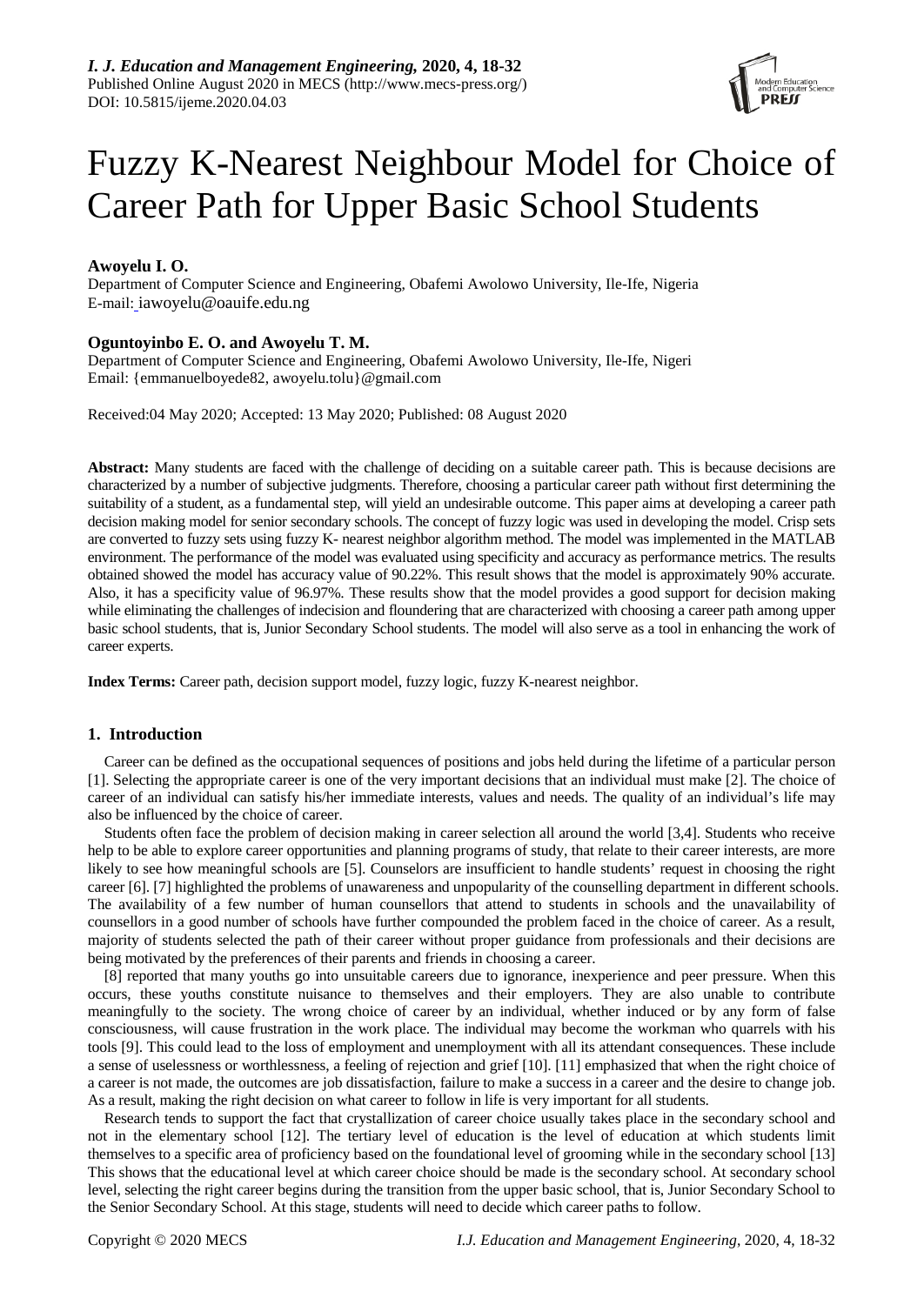Career paths, in the context of this study, are the different departments that are available to the upper basic school students that are transiting to the senior secondary school in order to achieve a career. A suitable career path will lead to a successful career. A successful completion of the upper basic school is a prerequisite for the second phase - the Senior Secondary School (SSS). The various career paths in the context of this study are the science, art and commercial departments.

The problems in choosing a suitable career can be categorized into three. Firstly, it leads to the possibility of an individual transferring the decision-making responsibility to others and refraining from making decision himself. Secondly, it leads to failure to achieve the best choice of career because of decision making delay. Thirdly, it leads to temporary unemployment [14]. The best career choices are not made by students because most decision made are influenced by their parents and peers' love for a particular career [15]. Other additional influencing factors are: students' perceptions about whether a subject is difficult or easy, like or dislike for subject teachers and gender. Most parents do have a definite career choice for their kids; not taking note the child's capabilities, interest and intelligence. These choices made from parental pressure are sometimes wrong and have diverted these children to psychological issues which have destroyed their future [16]. Decision on an appropriate career path for students transiting from upper basic school to senior secondary school is influenced by a number of judgements which are subjective. This leads to towing the wrong career path and/or underperformance in a chosen career. In addition to the foregoing, there are always insufficient career counsellors. There is the need to correct this precarious situation, hence this paper aims at formulating a decision support model for career path for upper basic school students.

Most published research works on career decision making are to assist senior secondary school students in choosing the right discipline as they enter into tertiary institutions. There is also dearth of literature on career path decision support systems for students. Hence, this study focuses on using students' information, Basic Education Certificate Examination (BECE) results, personality profile and past academic records to classify students into one of career path options of "Art", "Commercial", and "Science". The objective of this paper is to propose Fuzzy K-nearest Neigbour model for the classification of Career paths for Junior Secondary School students.

# **2. Related works**

There are some published works in predicting career for students. Machine learning and data mining approaches are not new to researches in in this area.

[5] developed a decision support system (DSS) to assist counselors in identifying the right career for students after counselors would have considered the best area of specialization that fits a student. The system was implemented on Visual Basic version 6.0 and tagged Career Master. It contains four databases which are course, subject, pass and study tables. The course database contains the suitable courses that a student can study. The subject database contains all science, commercial and arts subjects that are taken by the secondary school students. The pass database contains the administrators' password. The study database contains all the questions that were used in getting the intelligent quotient (IQ) of each student and it also consists of answers to the IQ questions. An appraisal of the implementation of this system was done by making comparison with existing methods of counselling students on career path. The conclusion was based on some basic features that human counsellors use to evaluate like friends, parent's influences, IQ and so on. Past academic records were not considered in determining suitability of students for a course in the university. IQ test was based on mathematics and literature test only. The system assisted several students in identifying the right course to study before entering tertiary institutions. The language of implementation-VB is limited in terms of cross-platform compatibility. This implies that the DSS cannot be easily transferred and use in computer systems that use operating systems other than Microsoft operating system. [17] developed a DSS that used collaborative filtering technique for academic orientation. The system used dataset of students from different Spanish secondary schools. It offers guidance to counselors so as to assist their decision making in helping students select the best career path in their academic field. The system, based on the concept of collaborative recommender systems, supports academic orientation that analyzes the skills, attitudes and preferences of students. As a result, it computes relevant information that support users' decision concerning their academic future. It uses evaluative tools such as tests, essays, tasks, exercises, and so on to evaluate students. Factors such as past academic records were not considered. Past academic records are one of the criterion used in predicting career path of students in the proposed model.

[18] also proposed a DSS that guides new students to select a course in Gomal University. The system was rulebased and assisted students in selecting the most suitable faculty based on the students' capabilities. It worked like an expert system, which consists of an inference engine and a general rule base. The inference engine extracts several rules from the general rule base by making use of the C Language Integrated Production System (CLIPS) language. Rules for the DSS came from the knowledge of the Gomal university academic experts. The requirements for admission into Gomal University, the previous information about existing students and their possible results in the future also form part of the rules used by the DSS. The important criteria, capabilities and abilities in the faculties in Gomal University were collected and this information was converted into rules and facts using the CLIPS language and it was stored in the DSS knowledge base. The system was implemented using Microsoft VB because CLIPS language does not support graphical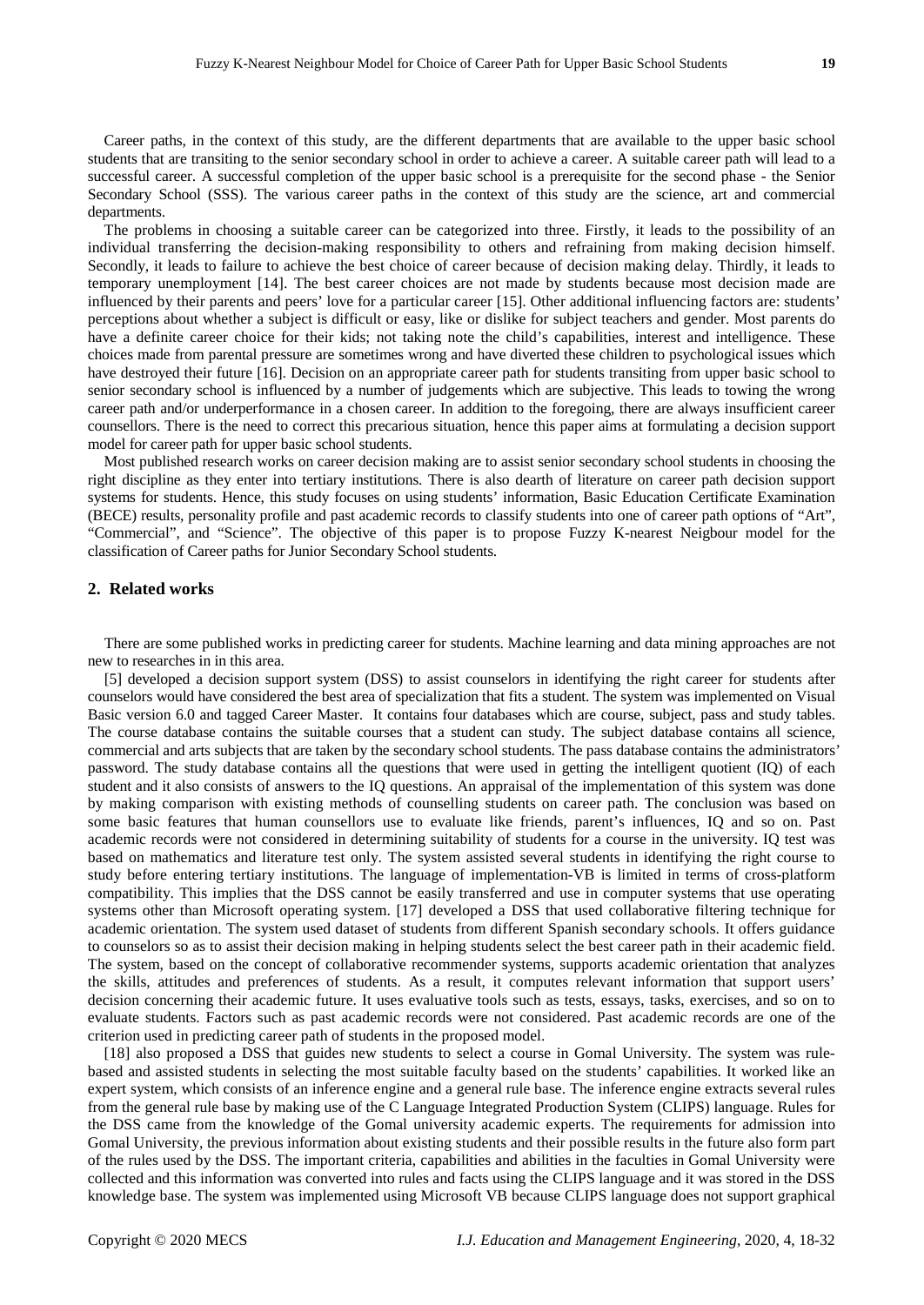interfaces. The system, designed using Microsoft Visual Basic, was used to measure and test the capabilities of the students like intelligence level, understanding, students past academic record, mathematical concepts, comprehension and users result. CLIPS usage allowed forward chaining and rule-based which is based on an algorithm called Rete for pattern matching [19]. The recommendation was based on the abilities module test result, background information of the students, abilities module tests result and current academic record. The DSS was able to select the best course or study or faculty for each student based on their individual capabilities and abilities that were retrieved from the test module result. The system was only useful to guide new students in the selection of a university faculty. The system also gives a general test result for determining the best major for students without considering their past academic records.

[20] developed a web-based DSS that assists end-users to be informed about studies in higher education so as to get users choose their appropriate career. Object-oriented approach with Unified Modeling Language (UML) was adopted to model the system. The system was implemented using *Hypertext Preprocessor (*PHP), MySQL and Javascript. Furthermore, Ajax technology was used to enhance the exchange of data with the database especially on-the-fly. To provide proper visualization, Google maps API was introduced into the system. Only job requirements and their relationship to higher educational studies were considered. The study was relevant in that it only gives information about higher education studies; but several factors such as students' academic records and interest that determines a student's suitability for a university course were not considered. Students'academic records are important to determine appropriate career of a student. [21] worked on university-course admission choice using fuzzy logic. This study developed a DSS for students seeking admission into the university. These students have been identified as having problem with their choice of admission. Fuzzy logic approach was adopted to linguistically and intuitively model the human reasoning and communication in the system. The fuzzy inference system of the whole process of decision was implemented. Parameterization of the model was handled using information gotten from the admission system of Nigerian University. A defuzification module, a fuzzifier module, a knowledge base and fuzzy inference engine were the elements of the fuzzy inference DSS. A student interest and ability were incorporated into a two state variable model that was adopted. The fuzzy If-Then rules, fuzzy logical operations and membership functions were used in the fuzzy inference process. The fuzzy rules were set based on the choice viability and output variable which were extracted from the four input variables which are Choice Preference (CP), Ability (A), University Competiveness (UC) and Course Competiveness (CC). The fuzzy rules modeled how a real life academic counsellor advises a student on the best career path based on the student's ability and the possible competition in his/her area of interest. The system cannot be used in determining career path for upper basic school students because the choice of career path had already been made. This was narrowed down to specific area of proficiency in terms of university course of choice. Past academic records were not also considered by the system.

# *Limitations of existing works*

Most published research works on career decision making are to assist senior secondary school students in choosing the right discipline as they enter into tertiary institutions. In these systems, the choice of university courses had already been narrowed down to specific areas of proficiency based on the career path already chosen. This implies that a student that chooses art career path will be limited only to courses in the art field irrespective of whether such a student is interested in science related fields. Therefore, these systems cannot assist students in upper basic school transiting to senior secondary school. There is also dearth of literature on career path decision support systems for students transiting from upper basic school to the senior secondary school.

## **3. Methodology**

This section deals with description of the model, the dataset and the methodology adopted in this study.

#### *A. The Proposed Model and the Dataset*

The system architecture of the fuzzy based career path decision support model is presented in Fig. 1. The dataset used is the Basic Education Certificate Examination (BECE) result, past academic records and personality profiles of students of Basorun High School, Ibadan, Oyo State, Nigeria. It contains a total of ninety-two (92) students made up of 58 girls and 34 boys.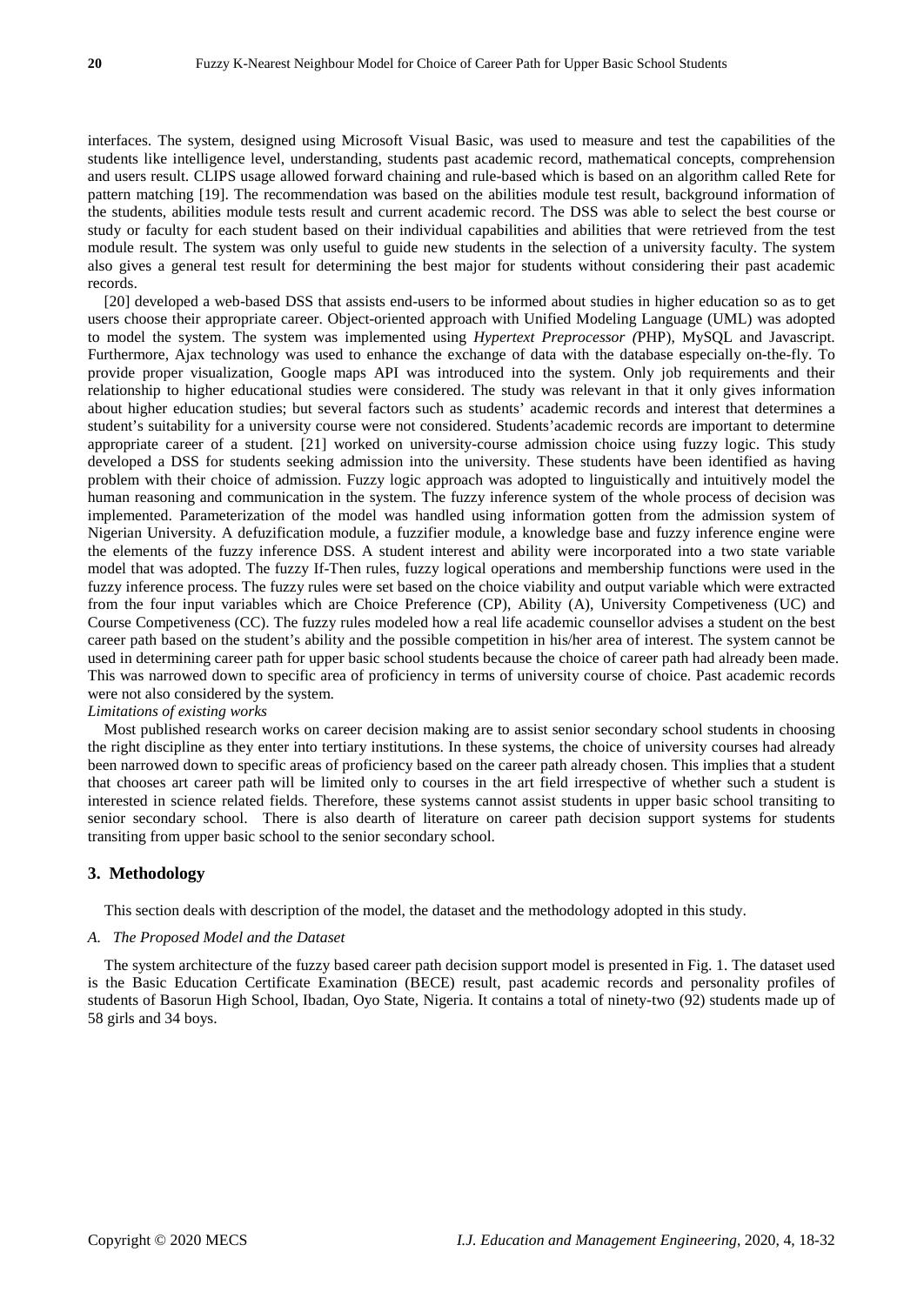

Fig. 1. System Architecture for Career Path Decision Support Model

The dataset has nine (9) attributes based on personality profile, past academic record and the seven (7) core subjects that are taken at BECE. A sample of the dataset is as shown in Table 1. The dataset's output is a score on the four categories of student classes. This study attempts to identify the rules that distinguish the four different classes, that is, 'Science', 'Art', 'Commercial' and 'Repeat'. The method for assigning classes to students is dependent on supervised machine learning and model based diagnosis. The classification is based on the identification of patterns in the data. The task is to compare observations of the system modeled with that generated by the model. If the two deviate from each other an anomaly is considered detected. Table 2 gives a sample dataset for personality profile based on interest. Fuzzy K-Nearest Neighbour (FKNN) algorithm was employed as the classifier to assist in deciding the appropriate career path for each student based on the three identified influencing factors. The training and testing parameters and conditions are defined in Table 3. Data was segmented into 4 distinct classes, Classes 1 to 4 were assigned for 'Science', 'Arts', 'Commercial' and 'Repeat', and defined in Table 4. The model estimation was carried out in the MATLAB environment by comparing the true labels with the classifier assigned crisp output values. The data was randomly stratified and the FKNN-based model was trained on the training sets to tune the parameters via stratified 2-fold cross validation in order to obtain the optimal parameter pair (k, m), and then the resulting optimal FKNN model was employed in carrying out the classification tasks.

#### *B. Development of the Fuzzy-based Career Path Decision Support Model*

Fuzzification is the first step to apply in fuzzy inference system. Most variables existing in the real world are crisp or classical variables. There is need to convert the crisp variables (both input and output) to fuzzy variables, and then apply fuzzy inference to process the data to obtain the desired output. Finally, in most cases, those fuzzy outputs need to be converted back to crisp variables to complete the desired control objectives. The basic architecture is shown in Fig. 2. This basic architecture consists of four main parts: Fuzzifier, Fuzzy knowledge Base, Inference Engine and Defuzzifier. The fuzzifier converts input variables into fuzzy values using a membership function. The inference engine is the collection of stored IF-THEN rules. This evaluates the different rules in the knowledge-base to obtain a fuzzy output. The defuzzifier then translates this output into crisp value. The function which maps fuzzy linguistic Mamdani fuzzy inference system was used to develop the fuzzy rule-based approach. Fig. 3 shows the basic Education Certificate Examination (BECE) result combined with past academic record and personality profile as the input variables to give appropriate career path options as the output variable. It consists of four operating mechanisms namely: fuzzification, fuzzy knowledge base, inference engine and defuzzification.

Fuzzification: Variables fuzzification consists of converting the clean values that were initially assigned to the input variables into their respective fuzzy logic linguistic variables. The membership function was used to specify the model mathematically. Fuzzification converts the clean value to a fuzzy input value that has a triangular membership function. This function converts the new sets to sets that are fuzzy because of their computational efficiency and formula simplification. value to an appropriate crisp value between the interval [0, 1] is called the fuzzy membership function. Using the membership function, fuzzy logic based system is able to represent and reason with a linguistic type of knowledge [22]. This process is equivalent to converting or mapping classical set to fuzzy set to varying degrees. The input is constantly a crisp numerical value that is restricted to the universe of discourse of an input variable, and the output is a fuzzy degree of membership in the qualifying linguistic set (always the interval 0 and 1). The membership function μA of a fuzzy set A is expressed as in Equation (1).

$$
\mu_A: \chi \to [0, 1] \tag{1}
$$

where  $\chi$  is a universal set, and  $\mu_A$  is a membership function of fuzzy set A.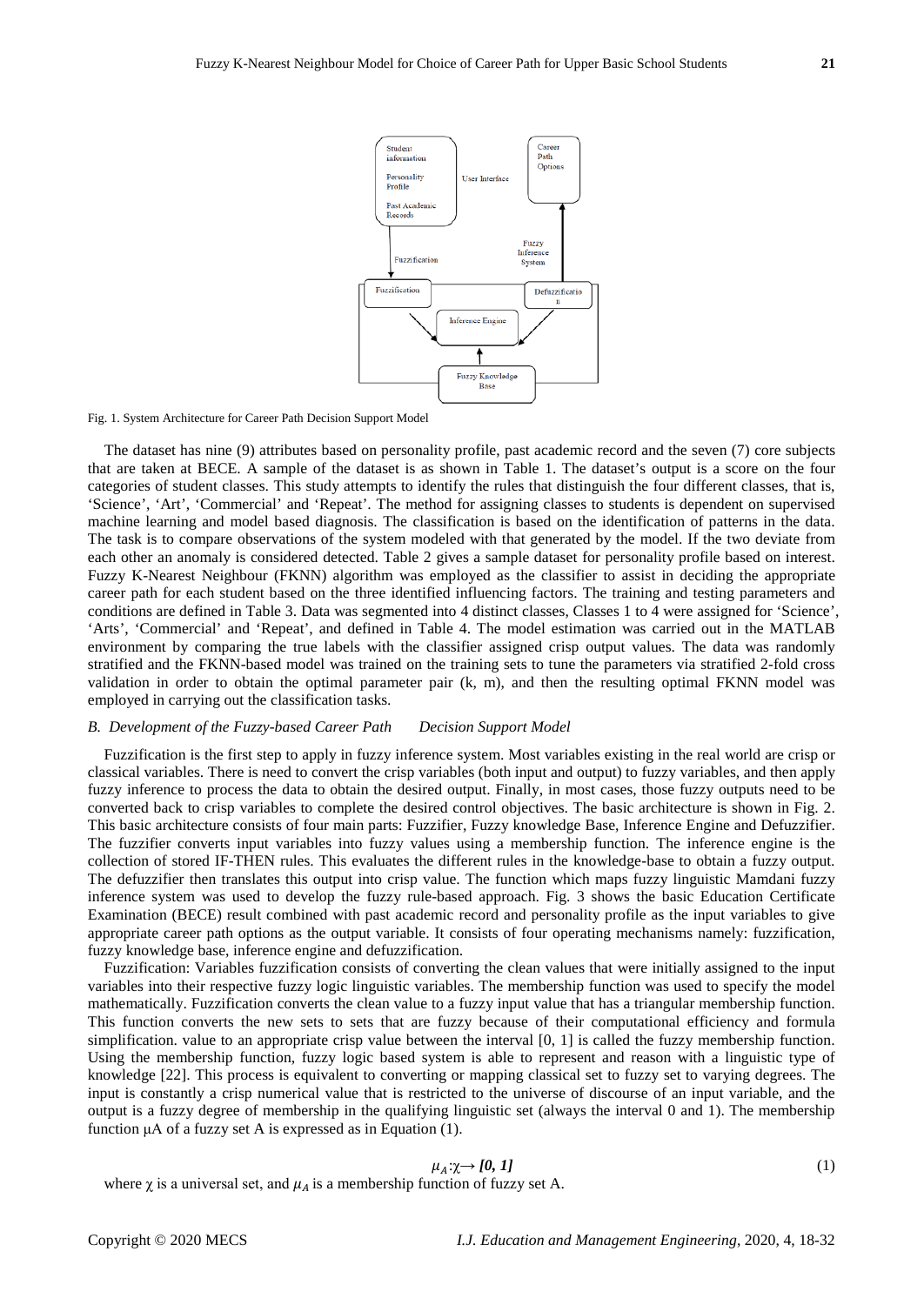| <b>REG NO</b> | <b>STUDENT NAME</b>   | EN             | <b>MT</b>      | <b>BSCI</b>    | SS            | <b>CE</b>      | <b>BT</b>     | <b>BS</b>      |
|---------------|-----------------------|----------------|----------------|----------------|---------------|----------------|---------------|----------------|
| 001           | <b>ABASS EZEKIEL</b>  | $\mathbf C$    | $\mathbf{P}$   | $\mathsf{A}$   | $\mathbf C$   | $\mathsf{C}$   | $\mathbf C$   | $\mathsf{A}$   |
| 002           | <b>ABDULAHI WAR</b>   | $\mathcal{C}$  | $\mathbf{P}$   | $\mathcal{C}$  | P             | $\mathsf{C}$   | $\mathcal{C}$ | $\mathcal{C}$  |
| 003           | <b>ABIADE TAIWO</b>   | P              | P              | P              | P             | $\mathsf{C}$   | P             | $\mathcal{C}$  |
| 005           | <b>ABIDEEN ODUNA</b>  | $\mathbf{P}$   | $\mathbf{P}$   | $\mathcal{C}$  | $\mathcal{C}$ | $\overline{C}$ | $\mathbf{P}$  | P              |
| 006           | <b>ABIODUN ROFIA</b>  | $\mathbf{P}$   | $\mathbf{P}$   | $\mathbf{P}$   | $\mathbf{P}$  | P              | $\mathsf{A}$  | $\mathbf{P}$   |
| 008           | <b>ABIOLA BENJAM</b>  | $\mathbf{P}$   | $\mathbf{P}$   | $\mathbf C$    | $\mathcal{C}$ | $\mathsf{C}$   | A             | $\mathbf C$    |
| 016           | ADEBOYE SAMU          | $\mathbf C$    | $\mathbf C$    | $\mathcal{C}$  | $\mathsf{C}$  | $\mathcal{C}$  | A             | $\mathcal{C}$  |
| 018           | <b>ADEDOKUN BOS</b>   | $\mathbf C$    | $\mathbf{P}$   | $\mathbf C$    | P             | P              | $\mathsf{C}$  | $\mathbf{P}$   |
| 020           | ADEGBOLA QOZ          | $\mathbf C$    | $\mathbf C$    | $\mathcal{C}$  | $\mathbf P$   | $\overline{C}$ | A             | $\mathbf C$    |
| 023           | <b>ADEKUNLE AYO</b>   | $\mathcal{C}$  | $\mathbf{P}$   | P              | $\mathcal{C}$ | $\mathsf{C}$   | $\mathcal{C}$ | $\mathbf{P}$   |
| 024           | <b>ADELALU TOSIN</b>  | $\mathbf{P}$   | P              | P              | $\mathsf{C}$  | $\mathcal{C}$  | $\mathcal{C}$ | $\mathbf{P}$   |
| 029           | <b>ADEOYE ROFIA</b>   | $\mathbf C$    | $\mathbf{P}$   | $\mathcal{C}$  | $\mathsf{C}$  | $\mathsf{C}$   | $\mathsf{C}$  | $\mathcal{C}$  |
| 033           | <b>ADESINA DAMI</b>   | $\mathcal{C}$  | $\mathbf{P}$   | $\mathbf{P}$   | $\mathsf{C}$  | $\mathsf{C}$   | $\mathcal{C}$ | P              |
| 034           | <b>ADESINA SULIAT</b> | $\overline{C}$ | $\overline{C}$ | $\overline{C}$ | $\mathcal{C}$ | $\mathsf{C}$   | $\mathbf C$   | $\overline{P}$ |
| 036           | <b>ADEYEMI OREOL</b>  | $\mathbf{P}$   | $\mathbf{P}$   | P              | P             | P              | $\mathcal{C}$ | $\mathbf{P}$   |
| 038           | <b>ADEYEMO EMM</b>    | $\mathbf{P}$   | $\mathbf{P}$   | $\mathcal{C}$  | $\mathbf{P}$  | $\mathbf C$    | $\mathsf{C}$  | $\mathcal{C}$  |
| 039           | ADEYEMO DEBO          | $\mathbf{P}$   | $\mathcal{C}$  | $\mathsf{C}$   | $\mathcal{C}$ | $\overline{C}$ | $\mathsf{A}$  | $\mathbf{P}$   |
| 045           | <b>AFOLABI ESTHE</b>  | $\mathbf{P}$   | $\mathbf{P}$   | P              | P             | P              | $\mathcal{C}$ | $\mathbf{P}$   |
| 046           | <b>AFOLALU TITILA</b> | $\mathbf{P}$   | $\mathcal{C}$  | $\mathcal{C}$  | $\mathcal{C}$ | $\overline{C}$ | $\mathsf{A}$  | $\mathcal{C}$  |
| 050           | <b>AJIBADE TAIWO</b>  | $\mathbf{P}$   | $\mathbf{P}$   | $\overline{C}$ | $\mathcal{C}$ | $\mathcal{C}$  | $\mathcal{C}$ | $\overline{P}$ |
| 052           | AJIBOYE TABITH        | $\mathbf C$    | $\mathcal{C}$  | $\mathcal{C}$  | $\mathcal{C}$ | $\overline{C}$ | $\mathsf{A}$  | $\mathcal{C}$  |
| 054           | <b>AKANBI OYINAD</b>  | $\mathbf{P}$   | $\mathbf{P}$   | $\mathcal{C}$  | P             | $\mathsf{C}$   | $\mathcal{C}$ | $\mathcal{C}$  |
| 056           | <b>AKANDE BUKOL</b>   | $\mathcal{C}$  | $\mathbf{P}$   | $\mathcal{C}$  | $\mathcal{C}$ | $\mathbf C$    | $\mathbf C$   | $\mathcal{C}$  |
| 061           | <b>AKINGBALA OPE</b>  | $\mathbf{P}$   | $\overline{P}$ | $\mathcal{C}$  | $\mathcal{C}$ | $\overline{C}$ | A             | $\overline{C}$ |

Table 1. Sample Dataset for Basic Education Certificate Examination Result

Legend: EN denotes English, MT denotes Mathematics, BSCI denotes Basic Science, SS denotes Social Studies, BT denotes Basic Technology, BS denotes Business Studies and CE denotes Civil Education.

Table 2. Sample Dataset for Personality Profile based on Interest

| S/ | <b>STUDENT NAME</b>   | AGE | SEX          | OU | ME | CO. | <b>SC</b> | PE | AR | LI | MU | SS | CL | RC             |
|----|-----------------------|-----|--------------|----|----|-----|-----------|----|----|----|----|----|----|----------------|
| N  |                       |     |              |    |    |     |           |    |    |    |    |    |    |                |
| 1  | <b>ABASS EZEKIEL</b>  | 13  | F            | 37 | 37 | 38  | 48        | 35 | 36 | 32 | 30 | 34 | 40 | <b>SC</b>      |
| 2  | <b>ABDULAHI WAR</b>   | 17  | M            | 39 | 31 | 38  | 28        | 32 | 35 | 32 | 46 | 37 | 40 | C <sub>0</sub> |
| 3  | <b>ABIADE TAIWO</b>   | 15  | F            | 29 | 22 | 25  | 48        | 32 | 23 | 29 | 24 | 41 | 22 | <b>SC</b>      |
| 4  | <b>ABIDEEN ODUNA</b>  | 14  | F            | 34 | 26 | 41  | 41        | 35 | 38 | 42 | 40 | 36 | 43 | CO             |
| 5. | <b>ABIODUN ROFIA</b>  | 15  | $\mathbf{F}$ | 31 | 23 | 25  | 43        | 39 | 23 | 29 | 40 | 47 | 23 | CO             |
| 6. | <b>ABIOLA BENJAM</b>  | 14  | F            | 37 | 31 | 47  | 30        | 39 | 25 | 22 | 23 | 35 | 44 | <b>SC</b>      |
| 7  | <b>ADEBOYE SAMU</b>   | 16  | $\mathbf{F}$ | 22 | 20 | 48  | 20        | 23 | 17 | 17 | 14 | 29 | 33 | <b>SC</b>      |
| 8  | <b>ADEDOKUN BOS</b>   | 13  | $\mathbf{F}$ | 34 | 32 | 45  | 35        | 40 | 38 | 41 | 41 | 38 | 46 | CO             |
| 9  | ADEGBOLA OOZ          | 16  | F            | 40 | 22 | 38  | 24        | 38 | 26 | 36 | 25 | 38 | 24 | <b>SC</b>      |
| 10 | <b>ADEKUNLE AYO</b>   | 16  | M            | 32 | 30 | 27  | 30        | 35 | 25 | 36 | 42 | 31 | 27 | AR             |
| 11 | ADELALU TOSIN         | 16  | F            | 36 | 32 | 44  | 36        | 38 | 38 | 49 | 41 | 30 | 39 | AR             |
| 12 | <b>ADEOYE ROFIA</b>   | 14  | $\mathbf{F}$ | 24 | 19 | 26  | 26        | 37 | 23 | 29 | 36 | 16 | 42 | CO             |
| 13 | <b>ADESINA DAMI</b>   | 15  | $\mathbf{F}$ | 34 | 28 | 46  | 36        | 41 | 29 | 32 | 31 | 41 | 50 | CO             |
| 14 | ADESINA SULIAT        | 15  | F            | 29 | 26 | 29  | 41        | 36 | 29 | 35 | 30 | 32 | 37 | <b>SC</b>      |
| 15 | <b>ADEYEMI OREOL</b>  | 16  | M            | 26 | 32 | 35  | 31        | 36 | 40 | 43 | 38 | 33 | 34 | AR             |
| 16 | <b>ADEYEMO EMM</b>    | 14  | M            | 34 | 33 | 36  | 36        | 37 | 37 | 31 | 44 | 38 | 31 | AR             |
| 17 | <b>ADEYEMO DEBO</b>   | 15  | M            | 34 | 31 | 35  | 25        | 31 | 29 | 27 | 19 | 27 | 44 | CO             |
| 18 | <b>AFOLABI ESTHE</b>  | 14  | F            | 28 | 30 | 37  | 42        | 46 | 32 | 39 | 27 | 37 | 46 | CO             |
| 19 | <b>AFOLALU TITILA</b> | 13  | M            | 36 | 35 | 36  | 35        | 35 | 39 | 35 | 33 | 30 | 38 | AR             |
| 20 | <b>AJIBADE TAIWO</b>  | 15  | М            | 49 | 45 | 37  | 35        | 47 | 34 | 37 | 44 | 47 | 40 | <b>SC</b>      |

Legend: OU- OUTDOOR; ME-MECHANICAL; CO-COMPUTATIONAL; SC-SCIENTIFIC; PE-PERSUASIVE; AR-ARTISTIC; LI-LITERARY; MU-MUSICAL; SS- SOCIAL SERVICE; CL- CLERICAL; RC-RECOMMENDED CLASS.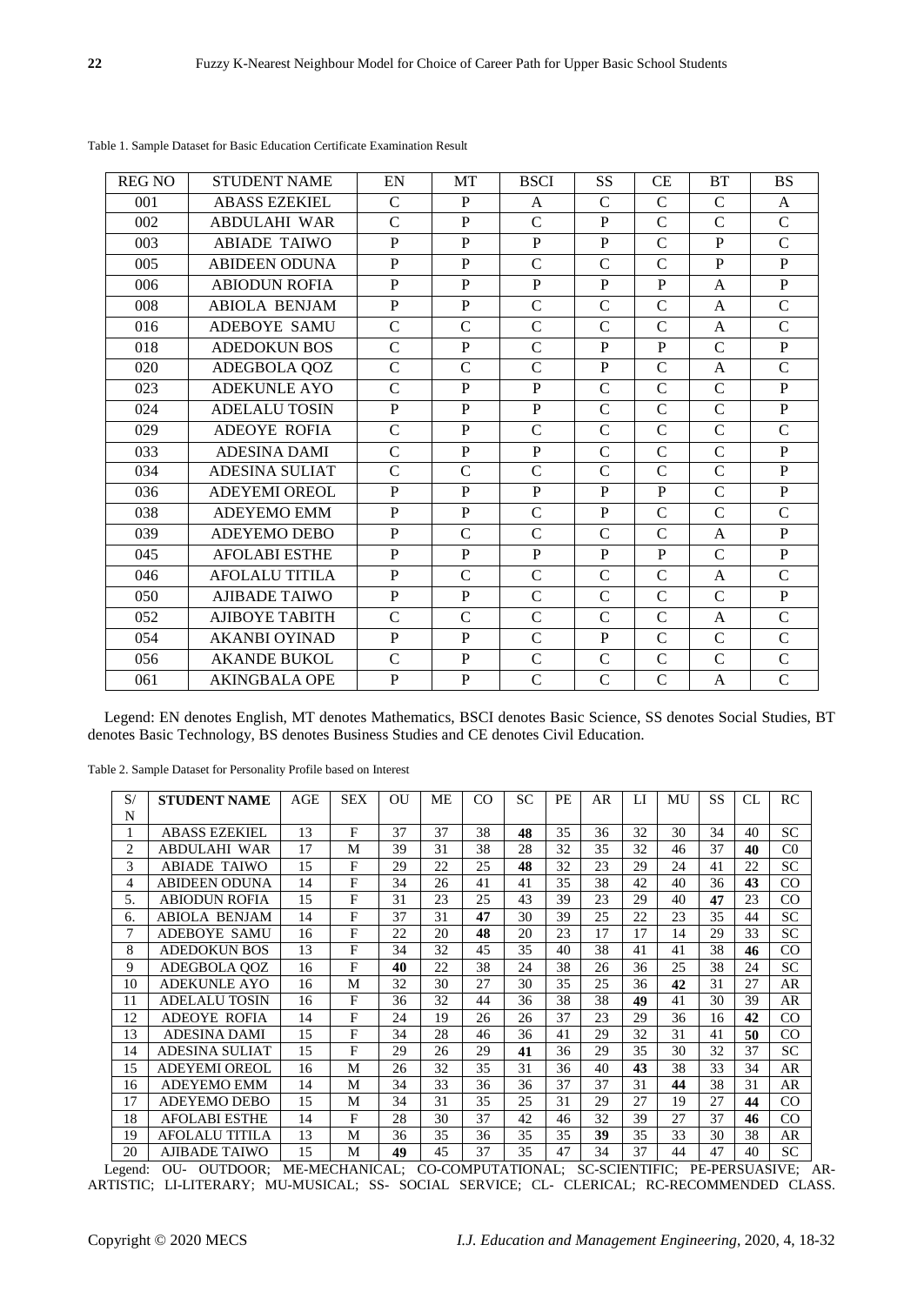Table 3. Training and Testing Parameters for the Fuzzy Logic-based Classifier

|              | No. of<br>Instances | No. of<br>Features | No. of<br>Classes |
|--------------|---------------------|--------------------|-------------------|
| Training set | 46                  |                    |                   |
| Test set     | ŀh                  |                    |                   |

Table 4. Different Categories of Data and Descriptions

| $S/N0$ . | Data Category | Description |
|----------|---------------|-------------|
|          | Class 1       | Science     |
|          | Class 2       | Art         |
|          | Class 3       | Commercial  |
|          | Class 4       | Repeat      |



Fig. 2. A Basic Architecture of Fuzzy Logic System

Table 5 depicts the fuzzy set for the input variables - BECE showing linguistic variables which are distinction, credit, pass, and fail, its notations, ranges and crisp values for the fuzzy. These linguistic variables assist in the representation of the transition which is from a higher level to a lower level. They are words from natural language instead of numerical values.

| <b>CAREER PATH DSS INPUTS</b> |                   |                               |  |
|-------------------------------|-------------------|-------------------------------|--|
| English Language:             | C                 |                               |  |
| Mathematics:                  | C                 |                               |  |
| Basic Science:                | P                 |                               |  |
| Social Studies:               | P                 |                               |  |
| Civic Education:              | C                 |                               |  |
| <b>Basic Technology:</b>      | А                 |                               |  |
| Business Studies:             | c                 |                               |  |
| Past Records Output:          | Art<br>Commercial | ۰<br>$\overline{\phantom{a}}$ |  |
| Personality Profile Output:   | Science           |                               |  |

Fig. 3. Sample Input Records of a Student

Table 5. Fuzzy Set for BECE

| Linguistic  | <b>Notation</b> | Range      | Crisp  |
|-------------|-----------------|------------|--------|
| Variable    |                 |            | Values |
| Distinction |                 | $70 - 100$ |        |
| Credit      |                 | $50 - 59$  |        |
| Pass        |                 | 40 - 49    |        |
| Fail        | Е               | ) -39      |        |

Table 6 is the fuzzy set for the past academic records, showing linguistic variables which are excellent, very good, good, fair, poor, and fail, its notations and crisp values. The linguistic variables denote the transition from a higher level to a lower level. Table 7 is the fuzzy set for the input variables, students' personality profile showing the personality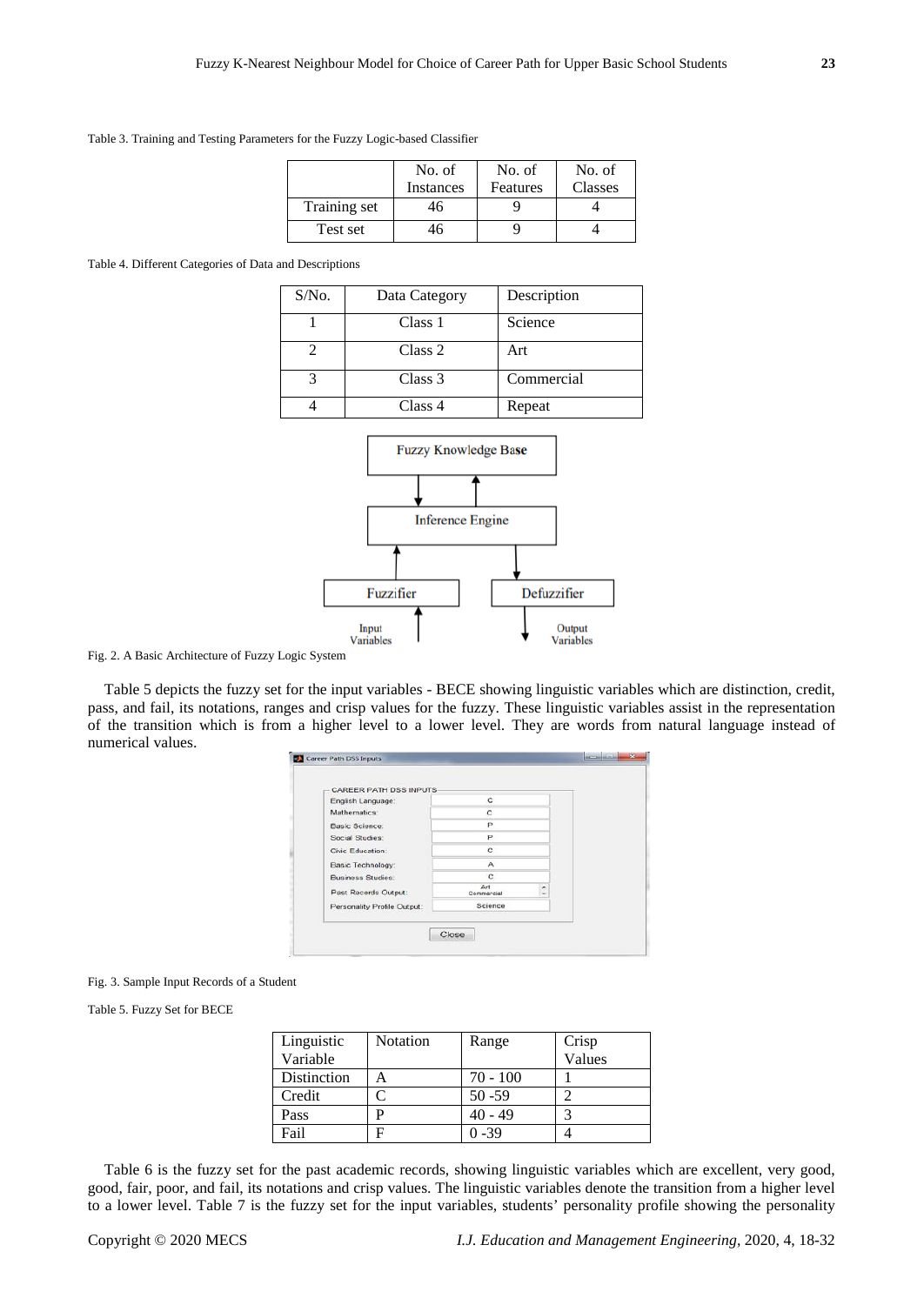type, with its corresponding career path and the linguistic variable such as dislike very much, dislike, indifferent, like, like very much. Membership grade within interval [0,1] is allowed for members in the fuzzy set.

The k-nearest neighbor (KNN) algorithm which is a machine learning algorithm, which carries out its classification tasks by assigning the class or output of a new sample by referring to a very frequent class within its k nearest neighbors.

Table 6. Fuzzy Set for Past Academic Records

| Linguistic<br>Variable | <b>Notation</b> | Raange | Crisp<br>Values |
|------------------------|-----------------|--------|-----------------|
| Excellent              |                 | 70-100 |                 |
| Very Good              | В               | 60-69  | っ               |
| Good                   | C               | 50-59  |                 |
| Fair                   | D               | 45-49  | 3               |
| Fail                   | E               | 40-44  | 3               |
|                        | F               | $0-39$ |                 |

Table 7. Fuzzy set for Students' Personality Profile

| Questions      | Personality    | Career path | Linguistic Variable                                                    |
|----------------|----------------|-------------|------------------------------------------------------------------------|
| (Section A-J)  | Type           |             |                                                                        |
|                | <b>Outdoor</b> | Science     | Like very much, like, indifferent, dislike, dislike, dislike very much |
| $\mathfrak{D}$ | Mechanical     | Science     | Like very much, like, indifferent, dislike, dislike, dislike very much |
| 3              | Computational  | Science     | Like very much, like, indifferent, dislike, dislike, dislike very much |
| 4              | Scientific     | Science     | Like very much, like, indifferent, dislike, dislike, dislike very much |
| 5              | Persuasive     | Art         | Like very much, like, indifferent, dislike, dislike, dislike very much |
| 6              | Artistic       | Art         | Like very much, like, indifferent, dislike, dislike, dislike very much |
|                | Literary       | Art         | Like very much, like, indifferent, dislike, dislike, dislike very much |
| 8              | Musical        | Art         | Like very much, like, indifferent, dislike, dislike, dislike very much |
| 9              | Social Service | Commercial  | Like very much, like, indifferent, dislike, dislike, dislike very much |
| 10             | Clerical       | Commercial  | Like very much, like, indifferent, dislike, dislike, dislike very much |

The FKNN is a feature-based classifier system. In this study, features were extracted from the segmented training dataset (50% for training and 50% for testing) and fed into the classifier which assigns a user-defined class label to the obtained results. The FKNN classifier system possesses the capability to adjust itself to the ambiguity in the training and test data. The FKNN algorithm is as shown in Algorithm 1.

*Algorithm 1: The FKNN Algorithm*

*Input: set of labelled training document X, such that*  $\{x_{ij} = 1, 2, \ldots, n\}$  *with the testing pattern y. Output: Class label of y and confidence for each class label.*

- *1. For i = 1,2,. . ., to n*
- 2. *Compute the distance from*  $x_i$  *to*  $y$  *using the Euclidean distance;*
- *3. If i to k*
- 4. Include  $x_i$  *in the set of k nearest neighbors;*
- *5. Else If (xi is closer to y than any previous nearest neighbors)*
- *6. Discard the farthermost of the k nearest neighbors;*
- *7. Include*  $x_i$  *in the set of k nearest neighbors;*
- *8. End If*
- *9. End for*
- *10. For c = 1 to C*
- *11. Compute ui(x) using Equation 4;*
- *12. End For*
- *13. Crisp class label of y is assigned to the class with which it has the highest membership value according to Equation 5.*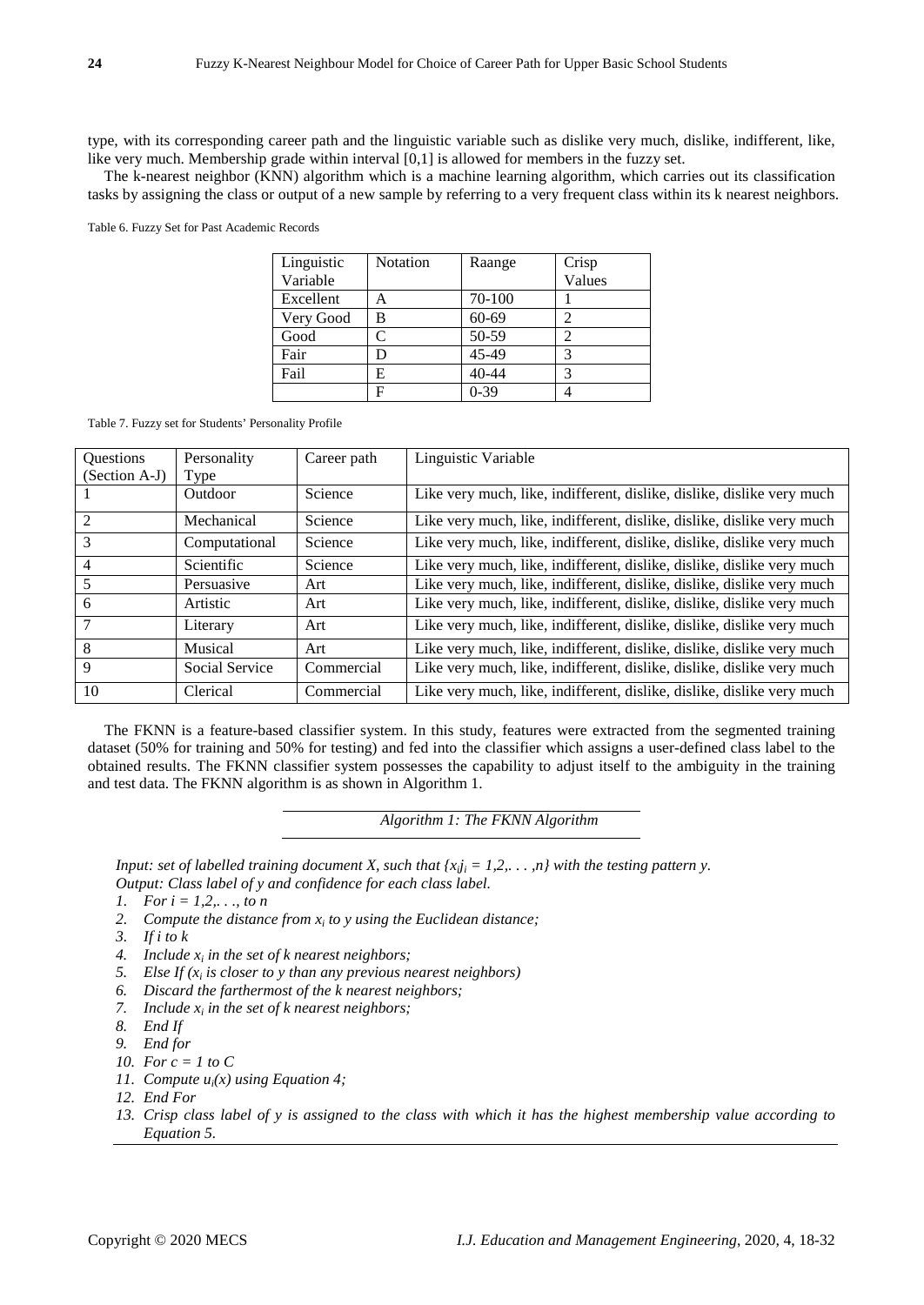#### *C. Fuzzy Knowledge Base*

The fuzzy knowledge base consists of the rule base and the database. Fuzzy rules were created basically form the knowledge or information elicited from career experts. The rule base consists of a collection of rules which represent the knowledge about the application domain specified by the expert. The career counselor acts as the domain expert by providing data about personality profile and academic records and the rules required to determine appropriate career path. The  $\le$  action  $\ge$  and  $\le$  condition  $\ge$  parts of each rule are represented with the consequent antecedent parts, respectively. The antecedent part can be very simple or could be a complex logical combination of several conditions and more than one action may be specified in the consequent part. The rules are constructed and set the basis for deriving the values of the output variables. It models how a career expert will advise a student by comparing the basic education certificate examination result, past academic records and personality profile. A sample input data is as shown in Fig. The database component contains an ensemble of fuzzy sets membership functions that are used in the rules by fuzzy. The rules used by fuzzy include the following;

IF ((((BECE ((en,'A') | (en,'C')) & ((mth,'A'))|(mth,'C')) & ( (bsci,'A') | ((bsci,'C')) & (ss,'A')) | ((ss,'C')) & ((bt,'A') | (bt,'C')) & ((ce,'A') | (ce, 'C')) & ((bs,'A') | (bs,'C')) | ((pastacademicrecords (((en,'A') | (en,'C')) & ((mth,'A'))|(mth,'C')) &  $((bsci, A') | (bsci, C')) \& ((ss, A') | (ss, C')) \& ((bt, A') | (bt, C')) \& ((ce, A') | (ce, C')) \& ((bs, A') | (bs, C'))$  THEN careerpath is 'Science-Art-Commercial' ELSE IF  $((BECE ((en, A') | (en, 'C')) \& (mth, 'A')) | (mth, 'C')) \& (ss, 'A'))$  $((ss,C')) \& ((ce,A') | (ce,C')) \& ((bs,A') | (bs,C')) | ((pastacademicrecords ((en,A') | (en,C')) \& ((mth,A')) | (mth,C')) \& (s,ds') | (s,ds') | (s,ds') | (s,ds') | (s,ds') | (s,ds') | (s,ds') | (s,ds') | (s,ds') | (s,ds') | (s,ds') | (s,ds') | (s,ds') | (s,ds') | (s,ds') | (s,ds') | (s,ds') | (s,ds') | (s,ds') | (s,ds') | (s,ds') | (s,ds') | (s,ds') | (s,ds') | (s,ds') | (s,ds') | (s,ds') | ($  $(s, A')$   $((ss, C'))$  &  $((ce, A') (ce, 'C'))$  &  $((bs, A') (bs, 'C'))$  THEN careerpath is 'Art-Commercial' ELSE IF  $(((BECE ((en, 'A') | (en, 'C')) & ((mth, 'A'))|(mth, 'C')) & ((ce, 'A') | (ce, 'C')) & ((bs, 'A') | (bs, 'C'))$  $((\text{pastacademicrecords } (((\text{BECE } ((\text{en}, 'A') \mid (\text{en}, 'C')) \& ((\text{nth}, 'A')) | (\text{mt}, 'C')) \& ((\text{ce}, 'A') \mid (\text{ce}, 'C')) \& ((\text{bs}, 'A') \mid (\text{bs}, 'C'))$ THEN careerpath is 'Commercial' ELSE IF  $(((BECE ((en, A') | (en, 'C')) & ((mth, 'A')) | (mth, 'C')) & (ss, 'A')) | ((ss, 'C'))$  $\&$  ((ce,'A') | (ce, 'C'))  $\&$  | ((pastacademicrecords ((en,'A') | (en,'C'))  $\&$  ((mth,'A'))|(mth,'C'))  $\&$  (ss,'A')) | ((ss,'C'))  $\&$  $((ce, A') | (ce, 'C'))$  THEN careerpath is 'Art' ELSE IF  $(((BECE ((en, 'A') | (en, 'C')) & ((mth, 'A')) | (mth, 'C')) & (bsci, 'A')')$  $\left| \right. \left( \left( \frac{\partial \text{c}}{\partial x}, \mathcal{C}' \right) \right) \& \left( \left( \text{bt}, \mathcal{A}' \right) \right) \left| \right. \left( \text{pt}, \mathcal{C}' \right) \right) \right|$  ((pastacademicrecords  $\left( \left( \text{en}, \mathcal{A}' \right) \right) \left( \text{en}, \mathcal{C}' \right) \& \left( \left( \text{mt}, \mathcal{A}' \right) \right) \left( \text{mt}, \mathcal{C}' \right) \& \left( \text{bsci}, \mathcal{A}' \right) \right$  $((bsci.C')) \& ((bt, A') | (bt, 'C'))$ THEN careerpath is 'Science' ELSE IF  $(((BECE ((en, 'A') | (en, 'C')) \& )$  $((\text{mth},\text{A}'))|(\text{mth},\text{C}))$  &  $((\text{bsci},\text{A}')|((\text{bsci},\text{C}'))$  &  $(\text{ss},\text{A}'))|((\text{ss},\text{C}'))$  &  $((\text{bt},\text{A}')|(\text{bt},\text{C}'))$  &  $((\text{ce},\text{A}')|(\text{ce},\text{C}'))$  $((\text{pastacademicrecords } (((en, 'A') \mid (en, 'C')) \& ((mth, 'A')) | (mth, 'C')) \& ((bsci, 'A') \mid (bsci, 'C')) \& ((ss, 'A') \mid (ss, 'C')) \& ((ss, 'A') \mid (ss, 'C'))$  $((bt, A') | (bt, C')) \& ((ce, A') | (ce, C'))$  THEN careerpath is 'Science-Art' ELSE IF  $(((BECE ((en, A') | (en, C')) \& (en, C'))$  $((\text{mth},\text{'A'}))|(\text{mth},\text{'C'}))$  &  $((\text{bsci},\text{'A'})|((\text{bsci},\text{'C'}))$  &  $((\text{bt},\text{'A'})|(\text{bt},\text{'C'}))$   $((\text{ce},\text{'A'})|(\text{ce},\text{'C'}))|((\text{pastacademicrecords})$  $(((en, A') | (en, C')) \& ((mth, 'A')) | (mth, 'C')) \& (bsc, 'A') | (bsc, 'C')) \& ((ss, 'A') | (ss, 'C')) \& (b, 'A') | (bt, 'C')) \& ((ce, 'A') | (b, 'C'))$ | (ce, 'C'))) THEN careerpath is 'Science-Commercial' ELSE IF (((BECE ((en,'F') & ((mth,'F' ) THEN ' repeat class ' End

LEGEND:

en- ENGLISH; mth- MATHEMATICS; bsci-BASIC SCIENCE; ss-SOCIAL STUDIES; ce-CIVIIC EDUCATION; bs-BUSINESS STUDIES; bt-BASIC TECHNOLOGY

# *Personality Profile Rules*

*if (pt, 'outdoor')) pp = 'Science' else if (pt, 'mechanical')) pp = 'Science' else if (pt, 'computational')) pp = 'Science' else if (pt, 'scientific')) pp = 'Science' else if (pt, 'persuasive')) pp = 'Art' else if (pt, 'Artistic')) pp = 'Art' else if (pt, 'literary')) pp = 'Art' else if (pt, 'musical')) pp = 'Art' else if (pt, 'social')) pp = 'Commercial' else if (pt, 'clerical')) pp = 'Commercial' end*

a. If (Career\_Path\_Options is science or art or commercial class) and (if personality\_profile is science) then (Career\_Path\_Options is science class)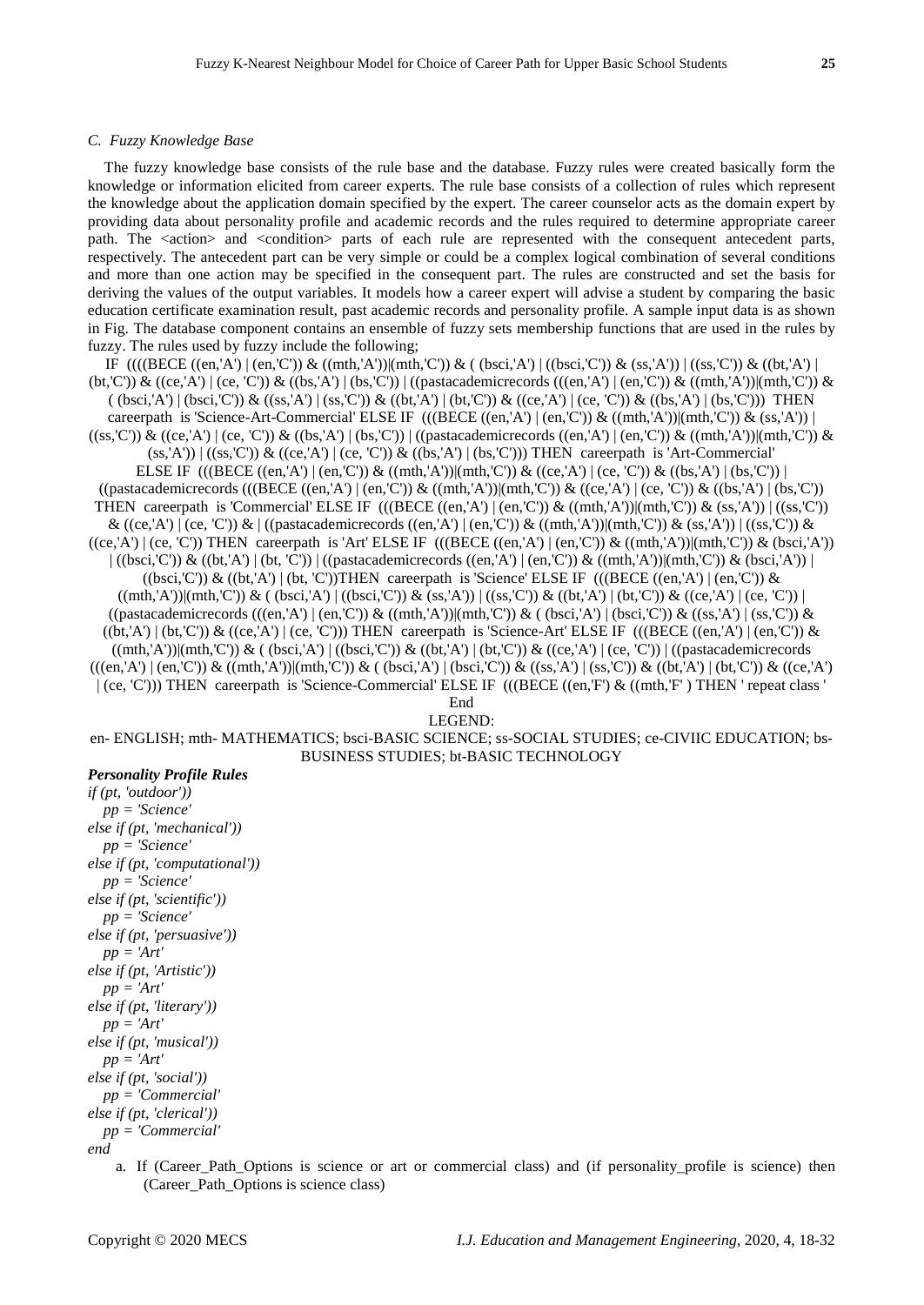- b. If (Career\_Path\_Options is art or commercial class) and (if personality\_profile is commercial) then (Career\_Path\_Options is commercial class)
- c. If (Career\_Path\_Options is commercial class) and (if personality\_profile is commercial) then (Career\_Path\_Options is commercial class)
- d. If (Career\_Path\_Options is art class) and (if personality\_profile is art) then (Career\_Path\_Options is art class)
- e. If (Career\_Path\_Options is science class) and (if personality\_profile is science) then (Career\_Path\_Options is science)
- f. If (Career Path Options is science or art class) and (if personality profile is science) then (Career\_Path\_Options is science)
- g. If (Career\_Path\_Options is science or commercial class) and (if personality\_profile is science) then (Career\_Path\_Options is science class)
- h. If BECE (English language is P) and (mathematics is P) then repeat class.

## *D. Inference Engine*

The Inference engine has the rule based decision support capacity and information processing component of the career path decision support system for schools. It scans through the fuzzy knowledge base to evaluate the different rules in the knowledge base. A fuzzy response is generated from these fuzzified inputs using a rule based inference system. The inference engine is the mechanism that performs the reasoning and searching in the fuzzy knowledge base. It implements the fuzzy reasoning by combining the fuzzified inputs with the rules to obtain a fuzzy output. The resulting data collected form the fuzzy classification system is a combination of aggregate and single fuzzy set when the inference process is complete.

## *E. Defuzzification*

When the inferencing is over, there is need to compute a single value to represent the outcome. This process is called defuzzification. It is also the conversion of an output variable to original crisp values from the fuzzy linguistic values. The result gotten for the rules are defuzzified and aggregated to get uniquely new values. In this study, the defuzzification method used is the centre of area, otherwise known as Centroid of Area (COA) defuzzification technique. Centroid of area zCOA is defined in Equation (2).

$$
zCOA = \frac{\int_{z\mu_{A}}(z)zdz}{\int_{z\mu_{A}}(z)z dz}
$$
 (2)

where  $\mu_A(z)$  is the aggregated output MF. This is the most widely adopted defuzzification strategy, which is reminiscent of the calculation of expected values of probability distributions.

## *F. Classification Phase Using FKNN*

 The model implemented its classification tasks by making use of the randomly stratified data. It contains two main sub-modules. In FKNN classification, the first step is to set up all the model parameters. Because the fuzzy strength parameter has a major impact on the performance of the FKNN-based model, an experimental outline was drawn in order to select the optimal fuzzy strength parameter for the FKNN classifier. An interval of (1, 2) was chosen and continually increased with steps of 0.01 for the fuzzy strength parameter m, and subsequently classification performance was confirmed by way of the 2-fold CV analysis on various values of nearest neighbors k. For every value of m in the interval (1, 2), the average accuracy obtained by FKNN by the way of Cross Validation (CV) analysis, and eventually, the one with the highest average accuracy was selected as the optimal fuzzy strength parameter. The best strength parameter of the fuzzy is chosen, the classifier for the FKNN was used so as to calculate the accuracy of the classification and then an average of the results was taken. The pseudo-code for the classification phase is given in Algorithm 2.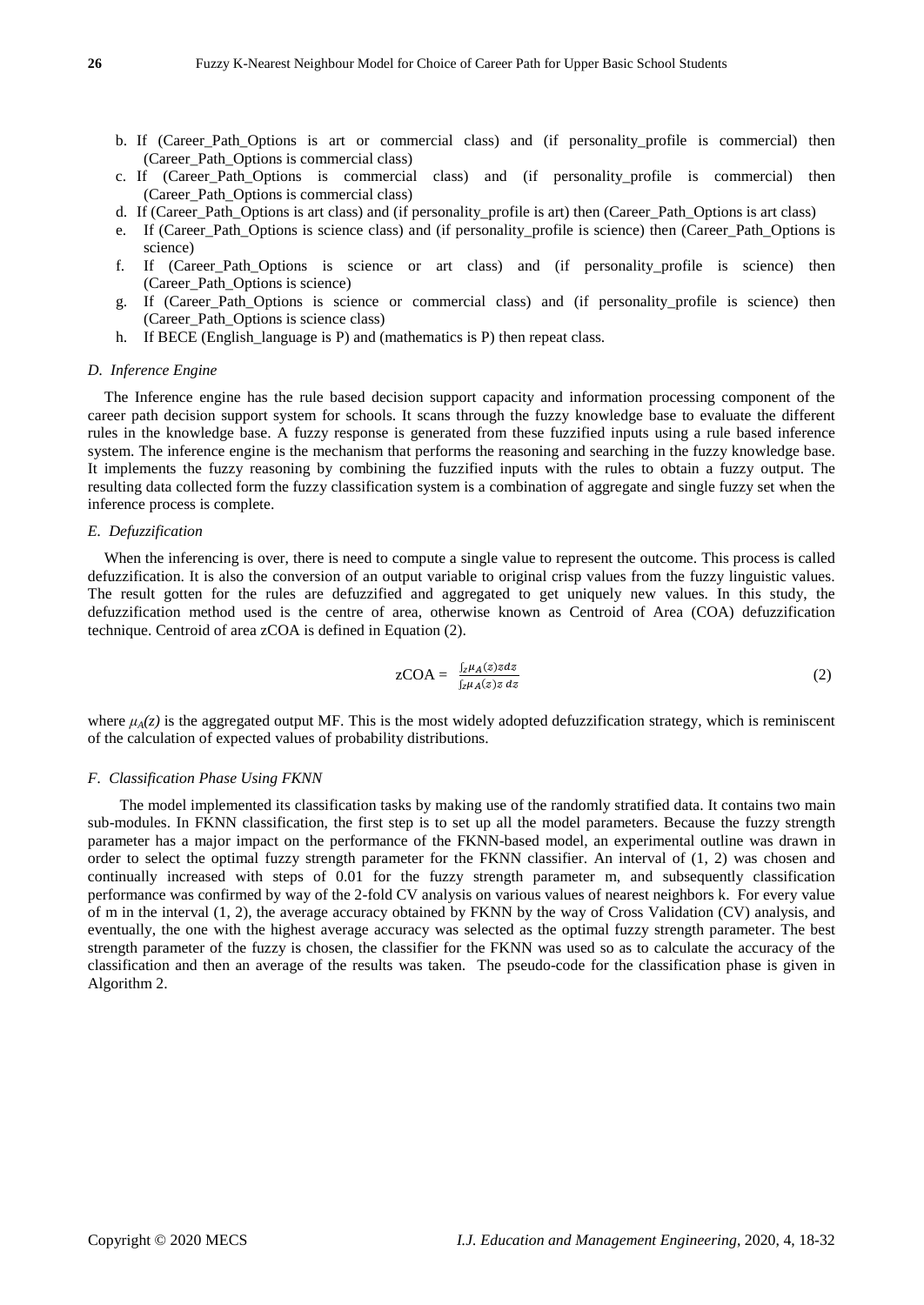|    | Algorithm 2: The pseudo-code for the classification phase                                                                                                |
|----|----------------------------------------------------------------------------------------------------------------------------------------------------------|
|    | /*performance estimation by using n-fold CV where $n = 2$ */                                                                                             |
| 1. | <b>Begin</b>                                                                                                                                             |
| 2. | For $i = 1$ : Mmax                                                                                                                                       |
| 3. | For $j = 1:k$                                                                                                                                            |
| 4. | Training set = $k - 1$ subsets;                                                                                                                          |
| 5. | Test set $=$ remaining subset;                                                                                                                           |
| 6. | Train the FKNN model on the training set to find the optimal fuzzy strength parameter m when the<br>neighborhood size $k$ is set from 1 through 15;      |
| 7. | Test it on the test set and assigns the accuracy to $V(j)$ , where V is a vector whose element is the corresponding<br>accuracy obtained by each folder; |
| 8. | End for                                                                                                                                                  |
| 9. | Compute the mean value of vector V, and store the mean CV accuracy in the vector $M(i)$ ;                                                                |
|    | 10. End for                                                                                                                                              |
|    | 11. Get the optimal m value whose corresponding mean CV accuracy is the highest in $M(i)$ ;                                                              |
|    | 12. End                                                                                                                                                  |
|    | 13. Begin                                                                                                                                                |
|    | 14. For $l = l$ : $k$                                                                                                                                    |
|    | 15. Training set = $k_l$ subsets;                                                                                                                        |
|    | 16. Test set $=$ remaining subset;                                                                                                                       |
|    | 17. Train the FKNN model on the training set using the obtained optimal parameter combination;                                                           |
|    | 18. Test it on the test set and save the mean CV accuracy;                                                                                               |
|    | 19. End for                                                                                                                                              |
|    | 20. Return the average classification accuracy rates of FKNN over I test set.                                                                            |
|    | 21. End                                                                                                                                                  |

The fuzzy inference system for career path decision support system is shown in Fig. 4. It involves the fuzzification of all input variables which are personality profile, past academic records and each compulsory seven subjects in BECE. All the input variables were fuzzified using triangular membership function because of its simplicicty and clarity. It also involves the development of the rule base for the inference engine, aggregation of the results processed by the inference engine for the inputs value presented to the fuzzy inference system and defuzzification of the output using triangular memebership function.

Fig. 5 shows the membership function of past academic records inputs showing the four different classes for the different career path options. The membership function is a curve that allows a graphical representation of a fuzzy set. It defines how each point in the input space is mapped to a membership value between 0 and 1. A membership function is used to quantify a linguistic term. Fig. 6 and Fig. 7 show the triangular membership function of BECE subjects - Mathematics and Basic Science inputs and the corresponding range for each notation, F (Fail), C (Credit), P (Pass), and A (Distinction). Fig. 8 shows the output membership function for the career path. The rule base developed for the inference engine is shown in Fig. 9. These rules obtained from career experts are expressed as linguistic rules. The rule viewer of the career path decision support system in Figure 10, shows the inputs and defuzzified outputs. The input values can be changed by clicking and dragging the input vertical lines to give defuzzified outputs.

#### *G. System Evaluation*

In order to properly evaluate the performance of the fuzzy inference system classifier model, a stratified 2-fold cross validation model was used that allows the folds to be selected to contain same class labels proportions. The input data was partitioned into two equal datasets.



Fig. 4. Fuzzy Inference System for Career Path Decision Support System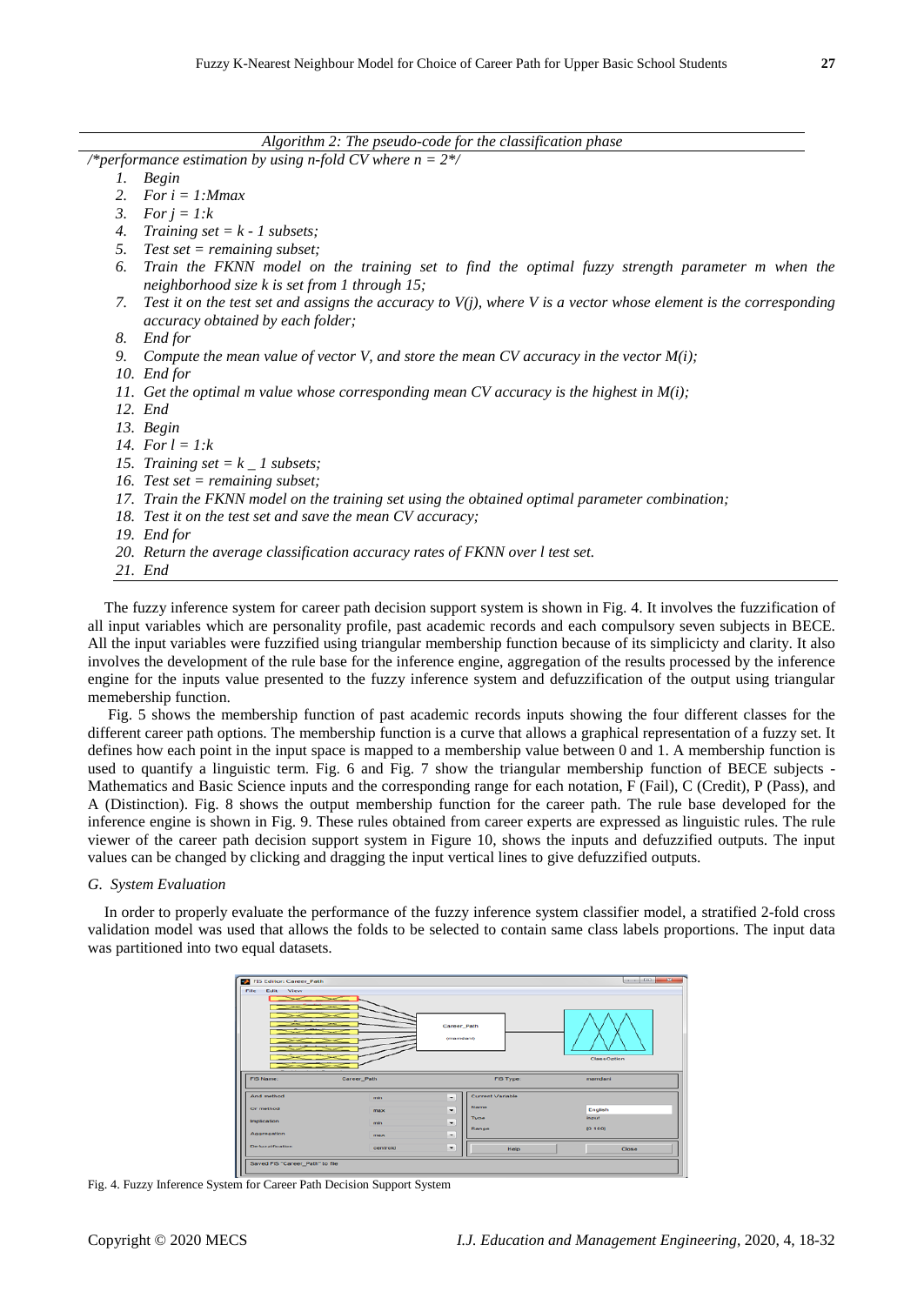

Fig. 5. Membership Function for Past Academic Records



Fig. 6. Membership Function for BECE (Mathematics)



Fig. 7. Membership Function for BECE (Basic Science)



Fig. 8: Output Membership Function for Career Path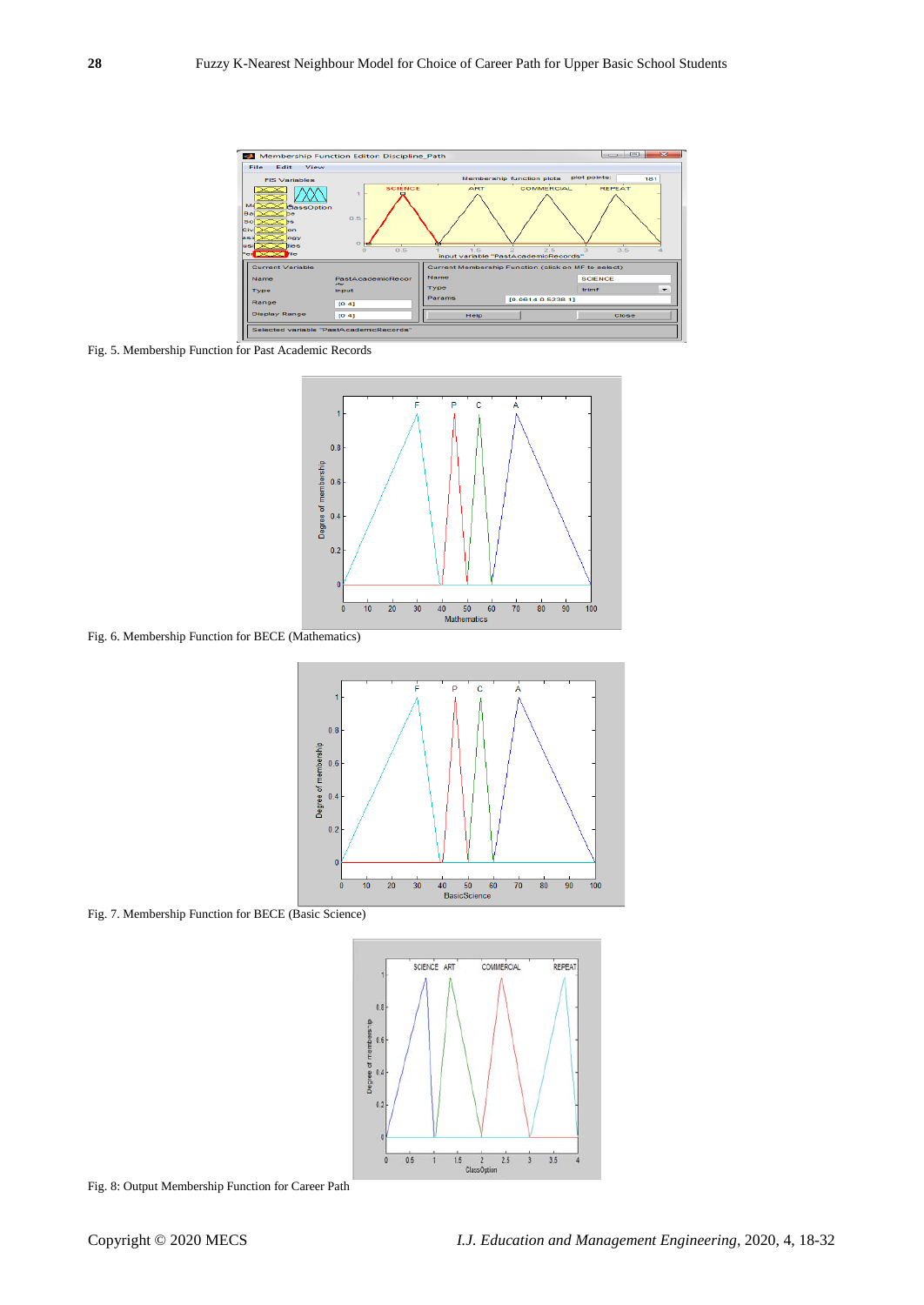

Fig. 9: Snapshot of some rules developed for the inference engine

|                                    | Rule Viewer: Discipline_Path |                                         |               |               |                |                |               |             |                                                                                                                                                                     | $\Box$ $\Box$<br>$\mathbf{x}$ |
|------------------------------------|------------------------------|-----------------------------------------|---------------|---------------|----------------|----------------|---------------|-------------|---------------------------------------------------------------------------------------------------------------------------------------------------------------------|-------------------------------|
| File                               | Edit<br>View                 | <b>Options</b>                          |               |               |                |                |               |             |                                                                                                                                                                     |                               |
|                                    | English = $70.6$             |                                         |               |               |                |                |               |             | Methematics = 73.1 BasicScience = 50 SocialStudies = 500ivicEducation = 6BesicTechnology = ZBL&inessStudies = 5@ersonalProfile Re&tAcademicRecords = @assOption = 2 |                               |
| $\overline{2}$<br>3                |                              | AП<br>$\sqrt{2}$                        | 17<br>↜<br>r∼ |               |                |                | ™<br>r        | ∼           |                                                                                                                                                                     | ↗                             |
| 4<br>5                             | A.<br>ਨਾ                     |                                         | ⌒<br>i A      | ⌒<br>⌒        |                |                | $\sim$<br>I A | г.<br>≂     | ਨਾ<br>↽                                                                                                                                                             | $\bar{\phantom{1}}$           |
| 6<br>7<br>8                        | ਨਾ<br>$\pi^-$<br>┰┑          | ᡵ᠇                                      | П<br>┳        | r≂<br>┍<br>ឃ  | T              |                | ┯<br>17<br>┯  | ᇧ<br>ᇧ      | ᆏ<br>™                                                                                                                                                              |                               |
| $\overline{9}$<br>10               | ⊼ा                           | ┰┓                                      | ┳<br>ឃ<br>┳   | ᅑ<br>ਢ<br>┳   | ‴<br><b>In</b> |                | ™<br>₩<br>77  | ⊼<br>₩<br>ᇧ |                                                                                                                                                                     |                               |
| 11<br>12<br>13                     | $\pi^-$                      |                                         | ┳<br>r        | ┳<br>┏        | T.             |                | ┳<br>┮        | ᄌ<br>저      | ▽                                                                                                                                                                   |                               |
| 14<br>15<br>16                     |                              |                                         | ឃ<br>r<br>r   | ↽<br>⊢<br>r   | T              |                | ┯<br>17<br>7  | ᇧ<br>ᇧ<br>ᅑ |                                                                                                                                                                     |                               |
| 17<br>18                           |                              |                                         | r<br>r        | ĸ<br>-41<br>ᅑ | r<br>r<br>₩    | 73<br>73       | r<br>┳<br>ᅲ   | ज<br>ᅐ      | ™                                                                                                                                                                   |                               |
| 19<br>20<br>$\overline{21}$        |                              |                                         | ┳<br>w        | 17            | T              | 73<br>71<br>ᇧ  | ┳<br>┯        | ឃ<br>ᇧ<br>⇁ | w                                                                                                                                                                   |                               |
| $\overline{2}2$<br>23<br>24        |                              |                                         | ĸ             | W             | ₹              | ᇧ<br>ᅐ<br>ᇧ    | ┯<br>17<br>┳  | ᇧ<br>ᅑ<br>⌒ |                                                                                                                                                                     |                               |
| $\overline{25}$<br>$\overline{26}$ |                              |                                         | T<br>R        | -4<br>- 41    | ЖI             | ᇧ<br>रा        | ┳<br>77       | ᅑ<br>ᇧ      |                                                                                                                                                                     |                               |
| 27<br>28<br>29                     |                              |                                         |               | и             |                | रा<br>⊼ा<br>ਨਾ | ҡ<br>₹<br>т   | ᇧ<br>ᅑ<br>↖ | ᅑ                                                                                                                                                                   | 罓<br>79                       |
| 30.<br>Input:                      |                              |                                         |               | ↜             | Plot points:   | ਨਾ             | Move:         |             |                                                                                                                                                                     |                               |
|                                    |                              | [70.63 73.13 50 50 60.62 70.63 50 2 2]  |               |               |                | 101            |               | left        | right<br>down                                                                                                                                                       | <b>UD</b>                     |
|                                    |                              | Opened system Discipline_Path, 82 rules |               |               |                |                |               | Help        |                                                                                                                                                                     | Close                         |

Fig. 10. Rule Viewer showing the Inputs and Defuzzified Output

Accuracy and specificity were used to test the performance of the fuzzy based career path decision support model. Accuracy is computed using the number of times a prediction is correct divided by the total number of possible outcomes. Specificity is computed as the predictions that are negatively correct divided by the total negatives. The performance of the model was evaluated using the data in the confusion matrix. This helps to report the number of false positives (FP), true negatives (TN), false negatives (FN) and true positives (TP) for a four class classifier. The rows in the confusion matrix is used to represent the actual class while the column is used to represent a predicted class. FP is the number of students whose career path was incorrectly predicted; TN is the number of students whose career path was correctly predicted; FN is the number of students whose career path was incorrectly predicted and TP is the number of students whose career path was correctly predicted. The predicted accuracy and specificity are calculated as follows: Predicted accuracy =

$$
((TP + TN) / (TP + FN + FP + TN)) * 100\% \tag{3}
$$

 $Specificity =$ 

$$
(TN/(FP+TN)^*100\%)
$$
 (4)

The total number of cases were forty-six (46), that is the dataset used comprised of records of 46 students. A stratified 2-fold cross validation method was used, therefore the dataset was divided into two – Fold 1 and Fold 2 for cross-validation. At the first iteration, Fold 1 was used for the training set and Fold 2 as the testing case. At the second iteration, Fold 2 was used as the training set while Fold 1 was used as the testing set. The results of predicted and actual classes are as shown in the confusion matrix in Fig 11 for Fold 1 and Fig. 12 for Fold 2. The accuracy results for Fold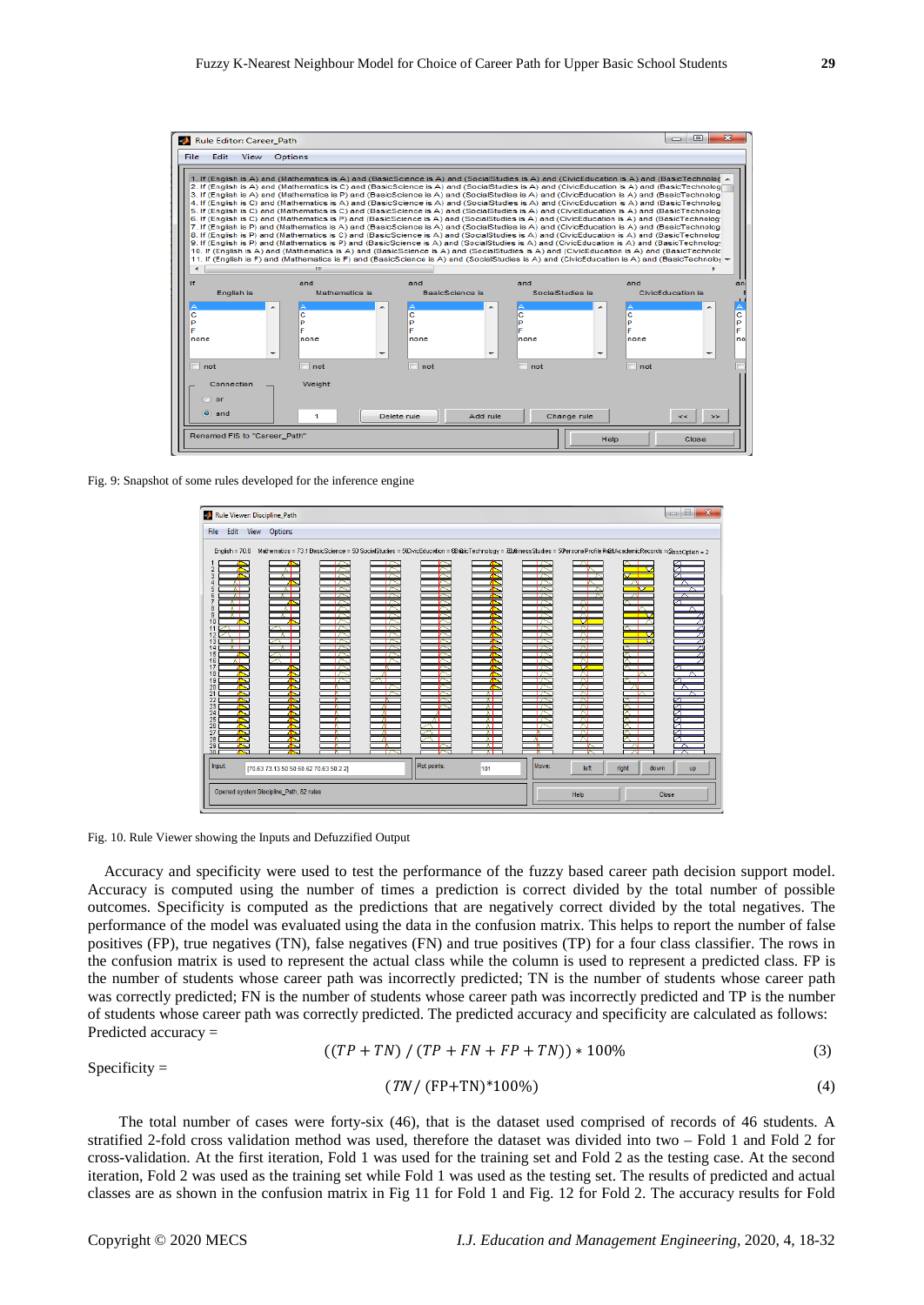1and Fold 2 are as shown in Table 8. Fold 1 has an accuracy of 91.3% while Fold 2 has an accuracy of 89.13%. The average accuracy of the model is 90.22%. This implies that the model is approximately 90% accurate in deciding appropriate career path for students. A sample output of the model is as shown in Fig. 11.



Fig. 11. Confusion Matrix displaying the Crisp Outputs for Fold 1



Fig. 12: Confusion Matrix displaying the Crisp Outputs for Fold 2

Table 8. Accuracy Results for Fold 1and Fold 2

|                  | Accuracy $(\%)$ |
|------------------|-----------------|
| Fold 1           | 91.3            |
| Fold 2           | 89.13           |
| Average Accuracy | 90.22           |
| Specificity      | 96.97           |

| Display_Student_Records  |                              | X             |
|--------------------------|------------------------------|---------------|
| Display Student Records- |                              |               |
| Reg. No:                 | 16                           |               |
| Name:                    | Adeboye Titi                 |               |
| Age:                     | 16                           |               |
| Sex:                     | Female                       |               |
| Career Path:             | Science                      |               |
| $\ll$                    | Close<br><b>View Details</b> | $\rightarrow$ |
|                          |                              |               |

Fig. 13. A Sample Output of Career Path for a Student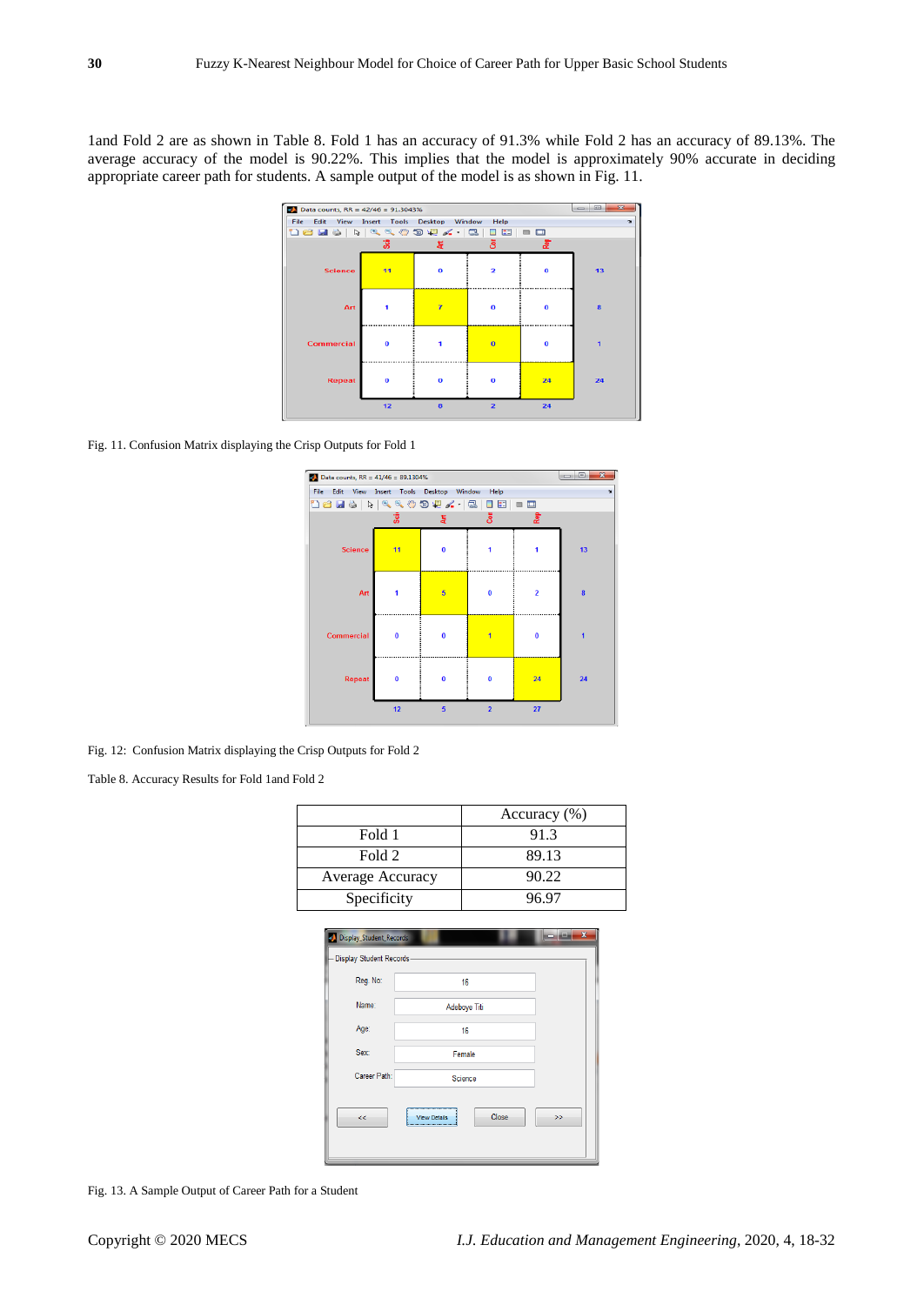## **4. CONCLUSION**

Many students are faced with the challenges of deciding on suitable career path because decisions are characterized by a number of subjective judgements. Therefore, choosing a particular career path without first determining the suitability of the student as a fundamental step will yield an undesirable outcome. This study addressed this issue by formulating a career path decision making model. Presently, in some schools, the BECE result is the only criterion used in deciding the appropriate career path for students transiting from junior secondary school to senior secondary school while for some the decisions are influenced by parents or peers. The proposed model would be able to decide career path for students using BECE result, past academic records and personality profile. The resulting system will also serve as a tool in enhancing the work of career experts.

## **References**

- [1] Ezeani, N. (2013). Career Choice: A Basic Issue in Primary and Secondary School Level. Arabian Journal of Business and Management Review (Nigerian chapter), 1 (2): 18-28.
- [2] Gati, I. and Asher, B. (2001). Differential Diagnosis and Treatment of Career Indecision. Personal and Guidance Journal, 62 (1): 27-29.
- [3] Razak, T., Hashim, M., Noor, N., Hazwam, I., and Halim, A. (2014). Career Path Recommendation System for UiTM Perlis Students Using Fuzzy Logic. 5th International conference on Intelligent and Advanced Systems, pp 1-6.
- [4] Bandura, A., Barbaranelli, C., Caprara, G., and Pastorelli, C. (2001). Self–efficacy Beliefs as Shapers of Children's Aspirations and Career Trajectories. Child Development, 72: 187–206.
- [5] Balogun, V. and Thompson, A. (2009). Career Master: A Decision Support System for Guidance and Counseling, The Pacific Journal of Science and Technology, 10(2): 337–354.
- [6] Otta, F. and Njoku, O. (2012). Self-Concept and Vocational Interest among Secondary School Students
- [7] (Adolescents). Asian Journal of Social Sciences & Humanities, 1(4): 37-48.
- [8] Abisoye, O., Alabi, I., Ganiyu, O., Abisoye, O., and Omokore, J. (2015). A Web-Based Career Guidance Information System for Pre-Tertiary Institution Students in Nigeria. International Journal of Scientific Research in Science, Engineering and Technology, (IJSRSET), 1(3): 229-240.
- [9] Issa, A. and Nwalo, K. (2008). Factors Affecting the Career Choice of Undergraduates in Nigerian Library and Information Science Schools. African Journal of Library, Archives and Information Science, 18(1): 23-31.
- [10] Ezeani, N. (2013). Career Choice: A Basic Issue in Primary and Secondary School Level. Arabian Journal of Business and Management Review (Nigerian chapter), 1 (2): 18-28.
- [11] Anigbogu, M.A. (1988). Foundation of Guidance and Counselling. Enugu: Academic Publishing Co.
- [12] Uba, E. (1997). The Factors Affecting Career Attitude Maturity of Senior Secondary School Students in Nnewi Education Zone of Anambra State. Unpublished M.Ed. Dissertation submitted to Nnamdi Azikiwe University, Awka.
- [13] Osuala, E. (1987). Principles and Practice of Business Education. Uruowulu- Obosi: Pacific publishers.
- [14] Ogunlade, J. and Akeredolu, S. (2012). Influence of Counselling on Career Preference among Secondary School Students in Ekiti State, Nigeria. Journal of Sociology, Psychology and Anthropology in Practice, 4 (3): 26-30.
- [15] Gati, I., Saka, N., and Krausz, M. (2001). Should I Use a Computer-assisted Career Guidance System? It Depends on Where Your Career Decision-making Difficulties Lie. British Journal of Guidance & Counselling, 29(3): 301–321.
- [16] Kelechie, L. and Ihuoma, C. (2011). The Role of Guidance Counsellors in the Career Development of Adolescent and Young Adult with Special Needs. British Journal of Arts and Social Sciences, 2(1): 51-62.
- [17] Kinanee, B. (2009). Factors in the Career Decision-making of Nurses in Rivers State of Nigeria: Implications for Counseling. Journal of Psychology and Counseling, 1(8):134-138.
- [18] Emilio, J. and Luis, M. (2009). A Web-Decision Support System based on Collaborative Filtering for Academic Orientation: Case Study of the Spanish Secondary School. Journal of Universal Computer Science, 15(14): 2786-2807.
- [19] Aslam, M. and Khan, A. (2011). A Proposed Decision Support System / Expert System for Guiding Fresh Students in Selecting a Faculty in Gomal University, Ind. Eng. Lett. 1(4): 33–41.
- [20] Zhengxin, C. (2000). Computational Intelligence for Decision Support. Florida: CRC press.
- [21] Kostoglou, V., Ploskas, N.,Vassilakopoulos, M., and Tsantopoulou, V. (2014). Analysis and Design of a web-based decision support system for choosing higher education studies. Yugoslav Journal of Operations Research, 24 (3): 399-414.
- [22] Oladokun, V. and Oyewole, D. (2015). A Fuzzy Inference based Decision Support System for Solving the University-Course Admission Choice Problem. International Journal of Computer Applications, 112 (3): 1-7.
- [23] Macwan, N. and Sajja, S. (2014). Fuzzy Logic: An Effective User Interface Tool for Decision Support System. International Journal of Engineering Science and Innovative Technology (IJESIT), 3 (3): 278-283.